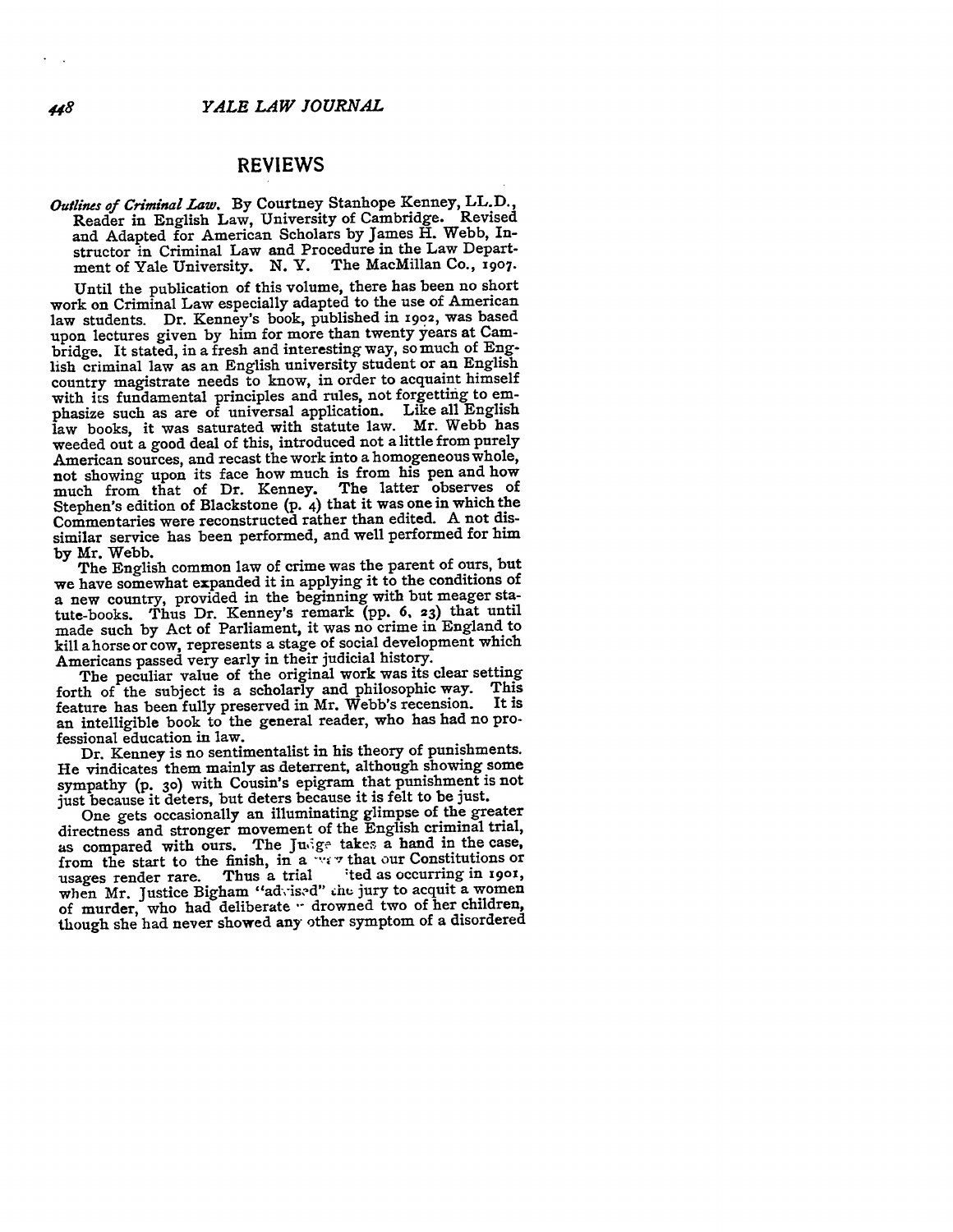mind, and had declared that she thought "it was the best thing she could do for them." (p. 51).

The chapters on evidence are of particular merit. Our very artificial rules and the reasons for them are both clearly explained.

Dr. Kenney accepts as a maxim Omnia presumuntur rite et solen*niter esse acta,* without the customary prefix of *Ex diuturnitate temporis* (p. 319). It may be doubted if in this abbreviated form it can be considered as established in American courts.

It has evidently been the aim of Mr. Webb to make no changes in the text not necessary to prevent misconceptions **by** an American reader. This rule was, no doubt, the right one, but occasionally may have been pushed too far. Thus, he has retained without qualification **(p. 360)** the statement (supported **by** ample English authority) that a witness, who is not a party, cannot be compelled to produce his title-deeds for inspection. There are, to say the least, strong reasons for the position that this immunity is bound up with the peculiar English system of real estate conveyancing, and would not be respected in a country where all land titles are normally matters of public record.

The proof reading has been in general well done, though we notice **(pp.** xvii, **3o6)** the leading case of United States v. Arjona given as United States v. Arizona. *S. A. B.*

## *APerffu de lEvolution Juridiue du Mariage. II. Bspagne.* **By** Emile Stocquart. Brussels, Oscar Lamberty, **1907.** pp. 283. **31** francs.

The first part of this work was reviewed in the Yale Law Journal in 19o5 (Vol. XIV, **357).** The author now takes up the course of the law of marriage in Spain. Its original Roman foundation is first set out, with considerable detail;—monogamy but side **by** side with it, concubinage, both equally legitimate forms of union. The father of the concubine, or he who had *the patria .potestas* over her, must give his consent to the latter contract, and **by** the same right could terminate it at will (pp. **39, 65).** Christianity, under Constantine, withdrew the sanction of the law for concubinage (p. **73).**

The invasion of the Goths made, Dr. Stocquart maintains, less of economic and social changes than has often been thought, because the lands which they seized belonged to but a few proprietors. Spain was than held **by** a handful of grandees, each with a little army of slaves. One of them fed four thousand persons through the Winter on the products of his estate. The Barbarians took from most of these land holders two-thirds of their possessions; but this still left them rich **(p. 99).** In the fifth century the term *nobles* meant the rich rather than the wellborn, and they were found largely in the cities, where the principles of civil liberty were for long better enforced than in the rest of Europe.

German institutions had little influence in Spain. The name *German* is the Latin rendering of *Herman,* that is war-man **(p.** ro8), and it was only in that character that the Roman people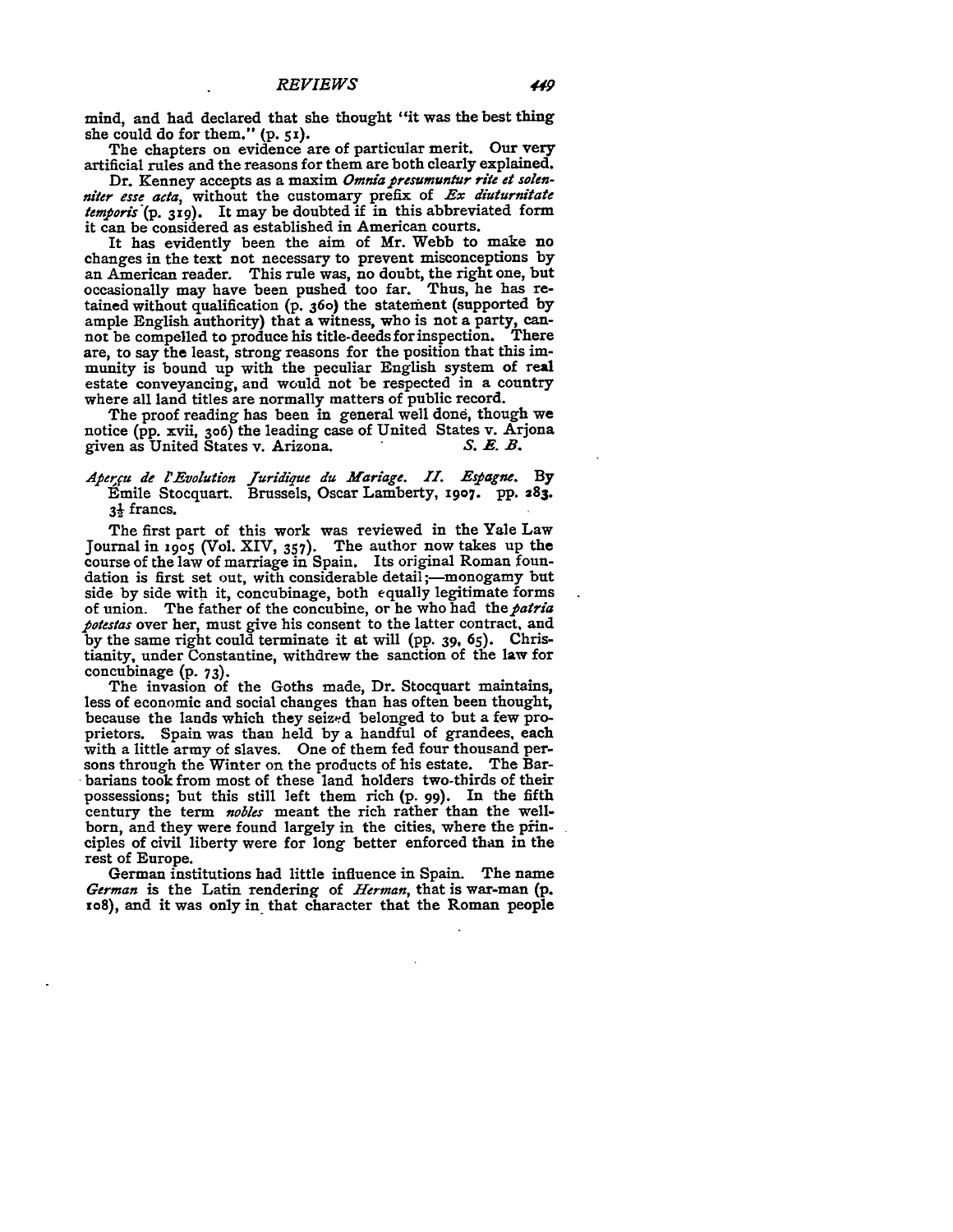knew the German people. In the seventh century, the Roman and Barbarian laws were merged into one system **by** the Visigoths and the territoriality of law made the rule **(p. 217).** Restrictions on marriage now became greater. Theodosius had made it a capital crime for first cousins to marry. Now the marriage of the children of first cousins was forbidden **(p.** 222).

A new influence soon came in with the Arabs. The Koran ranged itself with the old Roman law in allowing divorce at the will of the husband **(p. 264).** But the Moor in Spain was ready to acknowledge woman's share in the world's work, outside of the household. Many were government clerks. In one quarter of Cordova there were seventy girls employed as copyists **(p. 265).** After the final expulsion or subjugation of the Moors, those who remained were governed **by** their own personal law, as regards marriage **(p. 278).**

**All** Spanish institutions of government and society, down to their bull-fights, and including their spirit of architecture, bore and still bear a closer resemblance to what belonged to Rome, than those of the rest of modern Europe. There was, however, a strong local color in the various provinces, and a diverse customary law (the Fueros), the treatment of which Dr. Stocquart reserves for another volume, in which he will also trace the Spanish history of marriage to the present time, with its growing conflict between Church and State.

Like its predecessor, this volume is the work of a ready writer of wide reading, who has the art of stating plainly and in good order what others of perhaps greater scholarship but inferior literary ability have left in a certain degree of obscurity or confusion.<br> $S. E. B.$ fusion. *S. E. B.*

*.Federal Rate Bill, Immunity Act and Negligence Law of 79o6.* Annotated **by** F. N. Judson. T. H. Flood & Co., Chicago. *Conference of Counsel for Railroad Companies in Louisville. Ky., Sept., x9o6.* Report of Committee on Employers' Liability Act.

By passing the Rate Bill, the Immunity Act and the Negligence Law in the Fifty-ninth Congress, the Federal Government greatly extended the scope of its control over corporations engaged in interstate commerce and abrogated some of the fundamental principles of the common law. Whether or not these acts will stand the test to which they will undoubtedly be put **by** the corporations which are affected **by** these statutes is a matter of great interest and of some doubt.

At the present time the Employers' Liability Act, or "Federal Negligence Law" as it is sometimes called, seems to create more excitement in the camp of the railroad corporations than either the Rate Bill or the Immunity Act. The Immunity Act simply declares in statutory form the principle enunciated **by** the court in **U. S.** v. Armour, **142** Fed. 8o8, to the effect that immunity from prosecution granted in cases in which self incriminating evidence is produced before the Interstate Commerce Commission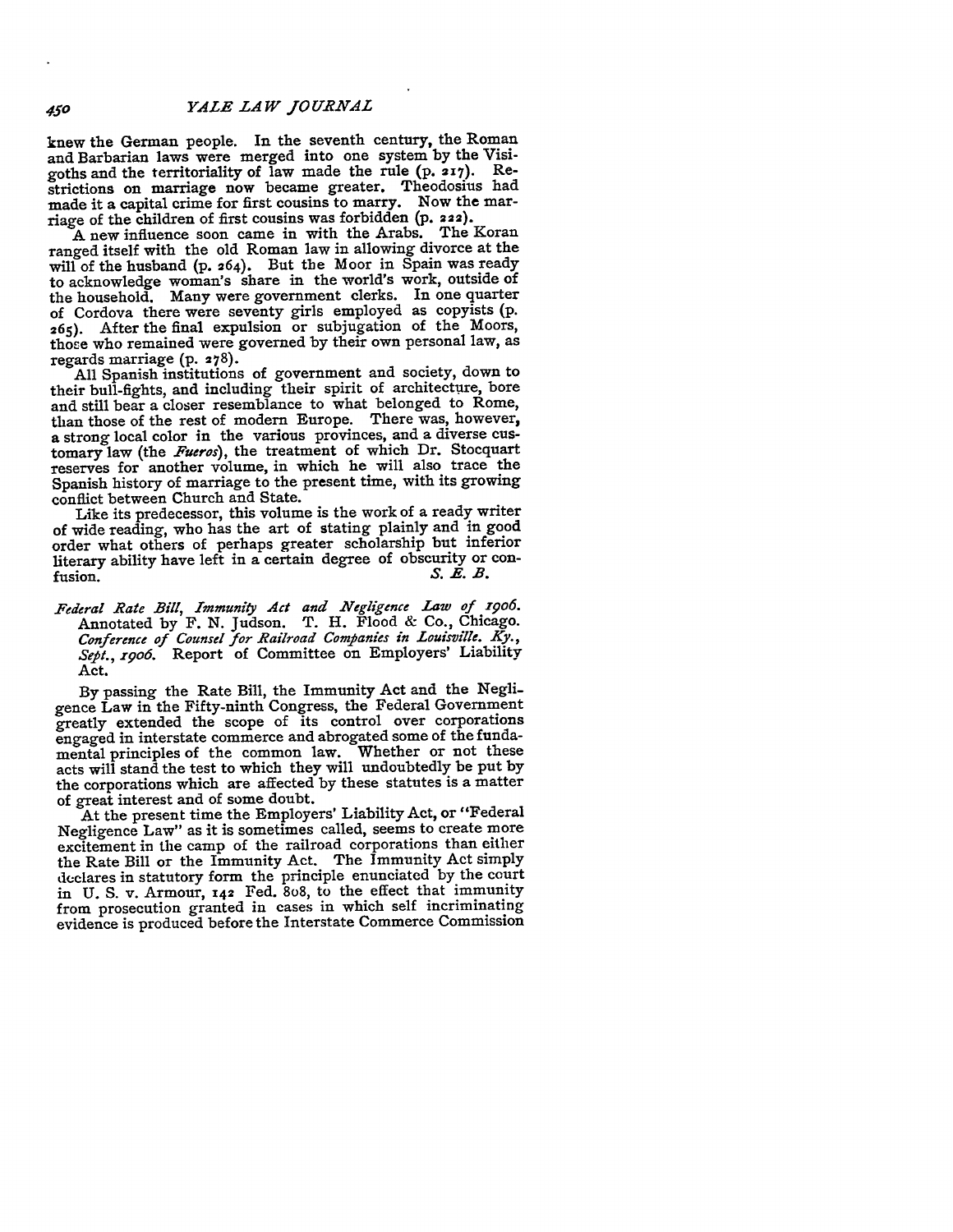extends "only to a natural person who, in obedience to a subpoena, gives testimony under oath or produces evidence documentary or otherwise, under oath." In other words, the Act does not include in its scope the corporation or artificial person.<br>The salutory effect of this provision is obvious. The Commission is enabled to secure evidence, otherwise unobtainable, and at the same time the guilty party does not escape all punishment. The immunity is extended to the agents and officers of the corpora- tion, but not to the artificial entity itself. One would not expect this matter to create the same amount of interest which the more radical Negligence Law has aroused.<br>Bitter and harsh have been the assaults on this piece of legis-

lation. Some foresee the destruction of our dual system of government, while others see an opportunity to give a crushing blow to the overzealous supporters of increased federal control of interstate commerce. What the outcome will be is doubtful. Already two federal courts have declared that the **act** is unconstitutional. Judge Evans of the District Court of Kentucky and Judge McCall of the District Court of Tennessee have decided that Congress in undertaking to legislate in this manner, has trans-

Judge McCall declared in substance that "Congress has no power to define the liability of interstate carriers for torts result- ing in injury to their employees unless it has, in the first instance, prescribed rules governing the conduct of such carriers towards their employees, and it is only for a breach of those rules that it may fix civil liability."

"As the Employers' Liability Act does not prescribe rules governing the conduct of common carriers towards their employees, but merely attempts to define their liability for negligence, it is not a regulation of commerce among the states, and therefore, is unconstitutional."

"If the Act regulates commerce at all, it regulates intrastate commerce, and as Congress has no power to regulate intrastate commerce the entire Act must be declared void, it being impossible to separate that part of the act which relates to intrastate commerce from that part which relates to interstate commerce."

Practically the same grounds are taken **by** Judge Evans in the of the act rely in their attacks. Just what view the United States Supreme Court will take of the matter is, of course, unknown.

The decision will probably be handed down sometime in April. Some of the interesting features of the Negligence Law are

as follows:<br>The strict common law doctrine of contributory negligence The strict common law doctrine of contributory negligence is abrogated, and the rule adopted is substantially the same as that which exists in admiralty. The statute provides that "contributory negligence shall not bar a recovery where his (employee's) contributory negligence was slight, and that of the employer was gross in comparison." This rule does not entirely